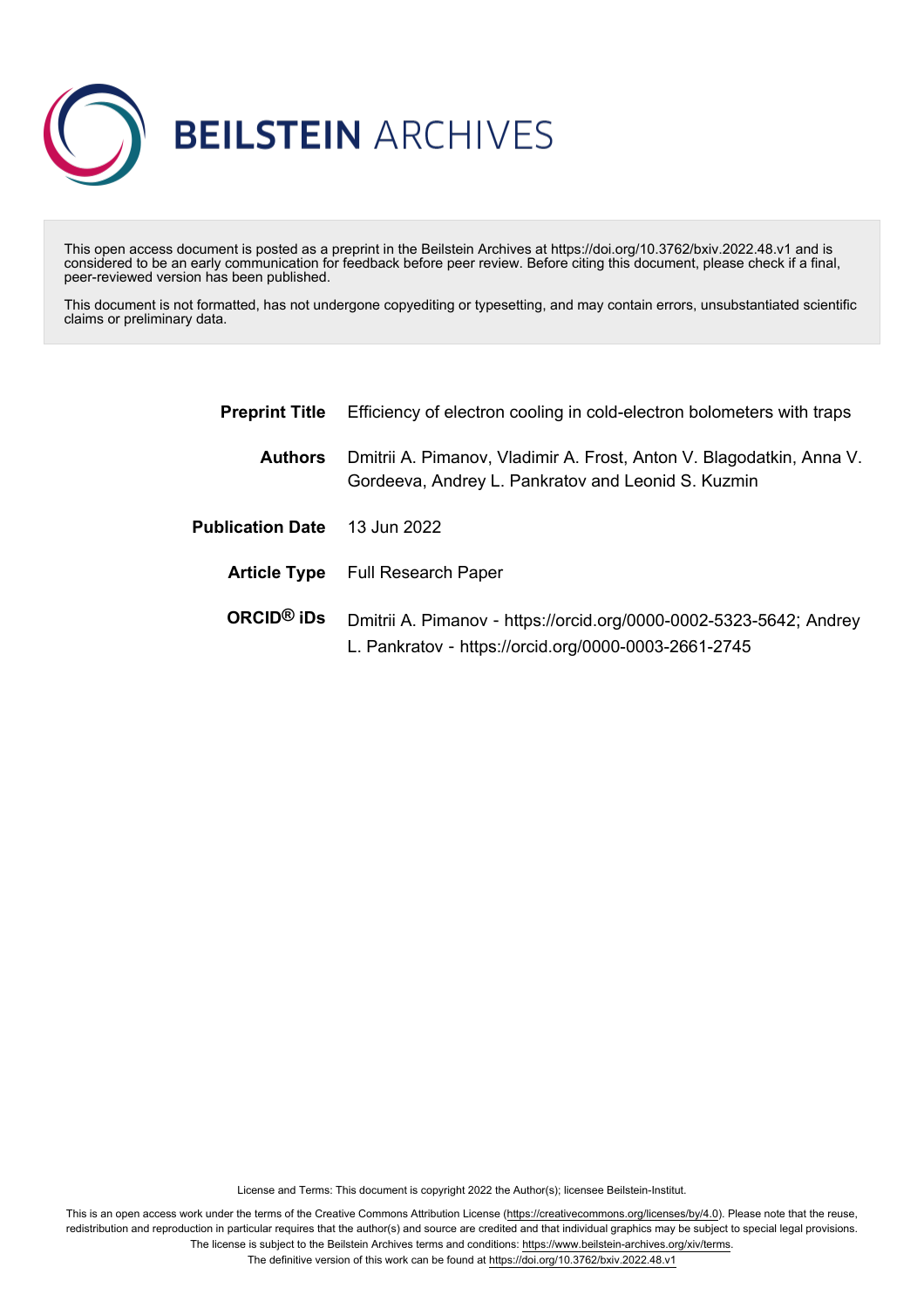# **Efficiency of electron cooling in cold-electron bolometers with traps**

D. A. Pimanov<sup>1,3</sup>, V. A. Frost<sup>1</sup>, A. V. Blagodatkin<sup>1</sup>, A. V. Gordeeva<sup>1,2</sup>, A. L. Pankratov<sup>1,2,\*</sup> and L. S. Kuzmin<sup>1,3</sup> Address: <sup>1</sup>Nizhny Novgorod State Technical University, Nizhny Novgorod, Minin Street, 24, 603950, Russia, <sup>2</sup>Institute for Physics of Microstructures of the Russian Academy of Sciences, GSP-105, Nizhny Novgorod, 603950, Russia and <sup>3</sup>Chalmers University of Technology, Department of Microtechnology and Nanoscience – MC2, Gothenburg, SE-412 96, Sweden

Email: Andrey L. Pankratov – alp@ipmras.ru

### **Abstract**

Electron on-chip cooling from the base temperature of 300 mK is very important for highly sensitive detectors operating in space due to problems of dilution fridges at low gravity. Electron cooling is also important for ground-based telescopes equipped with <sup>3</sup>He cryostats, being able to function at any operating angle. This work is aimed at investigation of electron cooling in the low temperature range. New samples of coldelectron bolometers with traps and hybrid superconducting/ferromagnetic absorbers have shown a temperature reduction of the electrons in the refrigerator junctions from 300 to 82 mK, from 200 to 33 mK and from 100 to 25 mK in the idle regime without optical power load. The electron temperature was determined by solving heat balance equations with account of the leakage current, sixth power of temperature in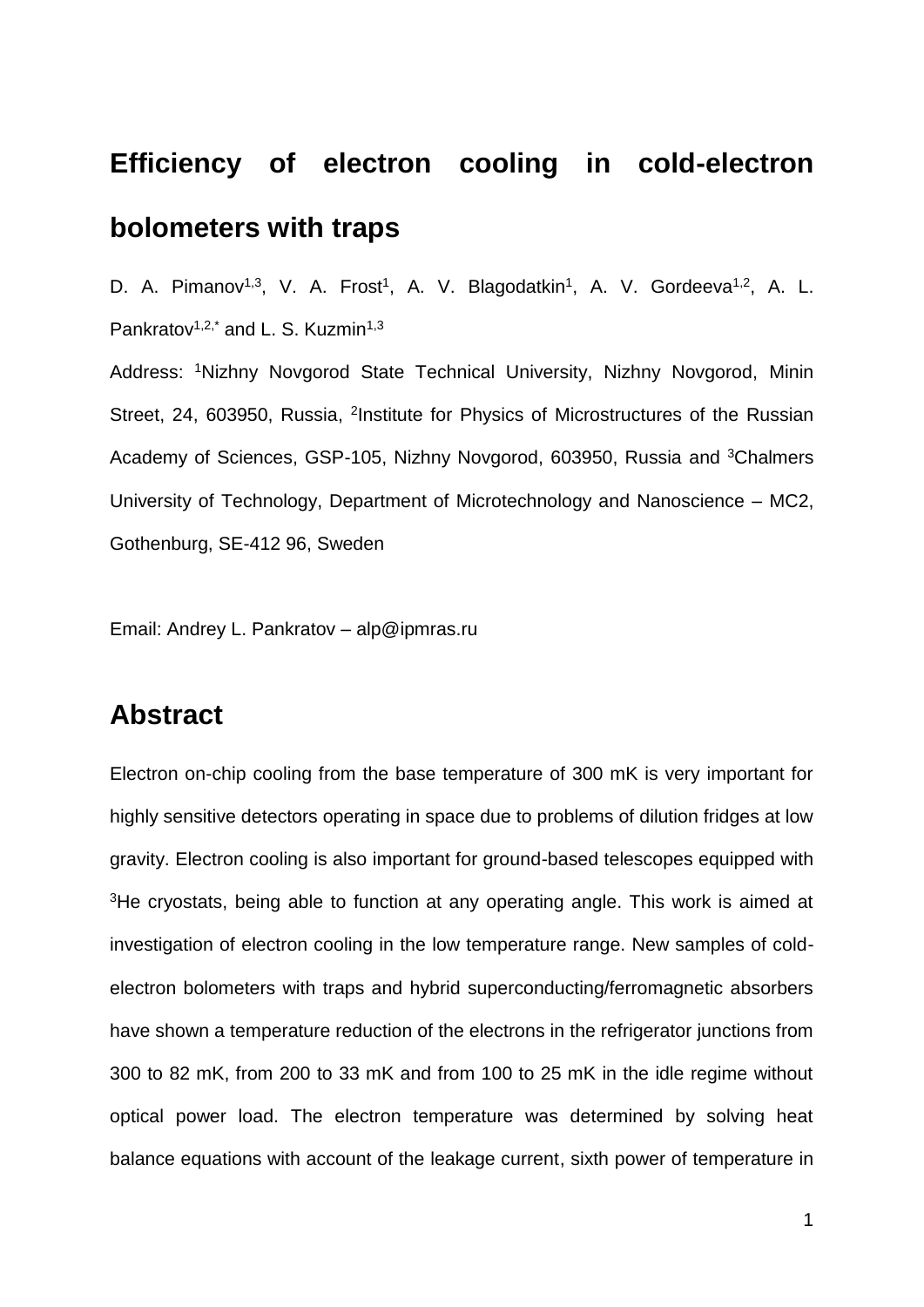the whole temperature range, and the Andreev current using numerical methods and automatic fitting algorithm.

### **Keywords**

CEB; cold-electron bolometer; electron cooling, responsivity; noise equivalent power

### **Introduction**

The cooling is a key ingredient to improve sensitivity of any receiver. Reliable dilution refrigerators, providing temperatures below 100 mK, have not yet been implemented for operation in space under zero gravity. But <sup>3</sup>He cryostats, which provide temperatures down to 250 mK, are widely used for space missions. Another advantage of <sup>3</sup>He refrigerators in comparison to dilutions ones, is the possibility to work at any operating angle, which is important for ground-based telescopes. So, it is quite an important task to cool down the detector as much as possible, in a different way than by just a refrigerator. One of the possible solutions of the problem is the onchip electron cooling, which creates a drain of thermal energy from small detecting element with the help of tunneling electrons.

The cold-electron bolometers (CEBs) [1, 2, 3] have high potential for electron cooling efficiency improvements. This concept itself is based on negative electrothermal feedback for incoming signal, which is due to the direct electron cooling of the absorber by the SIN tunnel junctions. Recently, in the receivers with cold-electron bolometers [4, 5, 6], the best electron cooling from 300 to 65 mK in the idle mode without optical power load has been shown by our group [7]. In the world, several research groups also work in the field of electron cooling, such as [8], [9, 10], [11, 12] and [13]. At present, both systems with single-stage [8-11] and double-stage [12]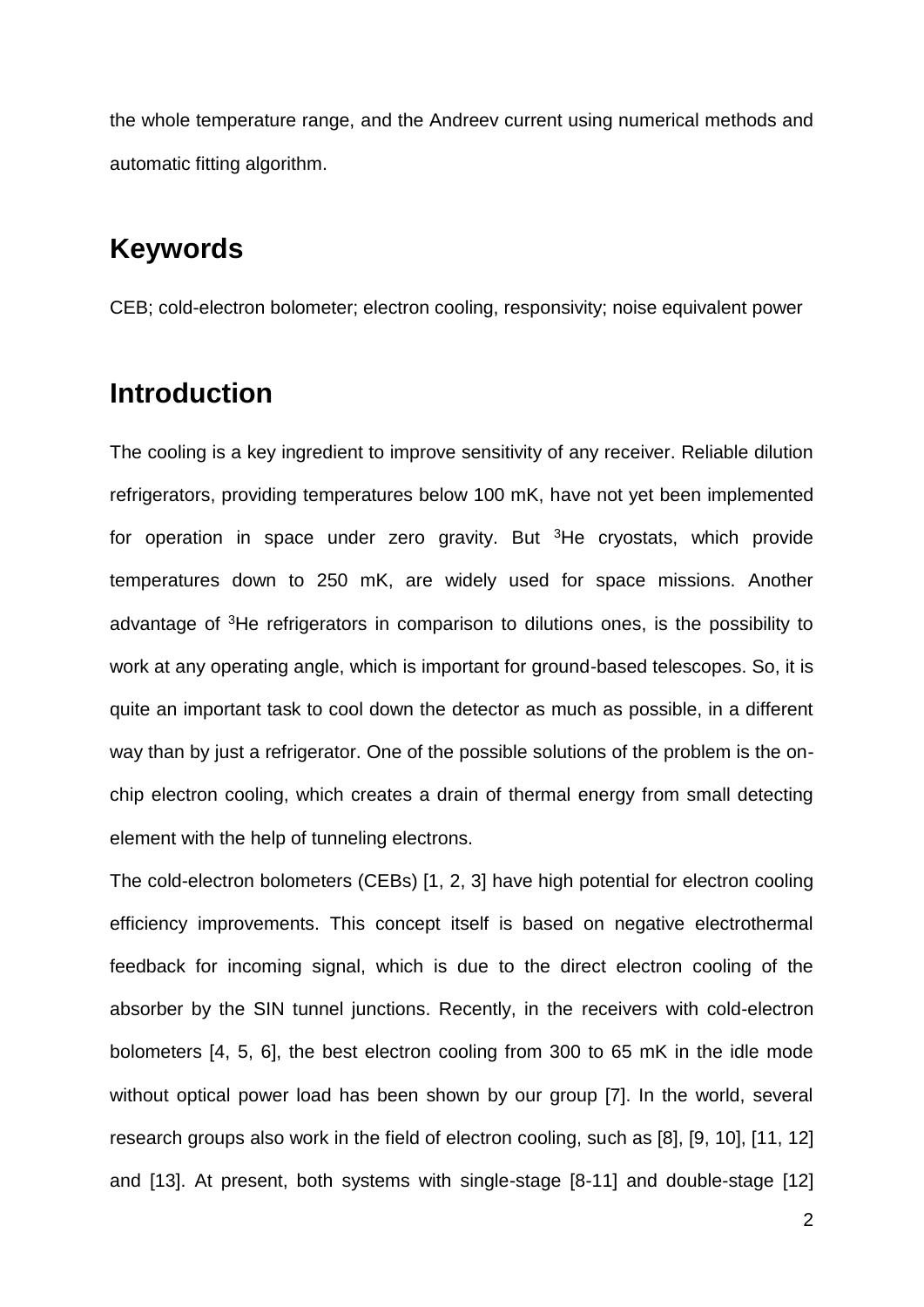cooling are being used, as well as hybrid structures with graphene [13]. However, all these experiments were made without useful power load and could not be used for real experiments with detectors. The only experiments with optical power load, demonstrating background limited operation, were made in papers [5, 6, 14].

Typical electron cooling in the idle mode is from 300 to 100 mK [11, 15] and at low temperatures, electron cooling is achieved by a factor of 4.7 at cooling from 150 to 32 mK [9] and from 100 to 26 mK [10]. The current record for electron cooling factor is presented in our previous work [7] and it is 5.3 at cooling from 256 to 48 mK with unavoidable threshold of 42 mK due to residual Andreev current. For our measurements, new samples with the CEB arrays were deposited using the equipment of the Center for Quantum Technologies at NNSTU n.a. R.E. Alekseev. These samples have normal metal traps, as well as superconductor/ferromagnet hybrid absorbers based on Al/Fe films, as the previous samples, but the difference is in oxidation parameters. This work is aimed at the improvement of our new fitting methodology, which takes into account both the leakage and Andreev currents and also uses the sixth power of phonon and electron temperatures.

### **Results**

#### **Experimental data fitting technique**

To determine the electron temperature, the contribution of the Andreev current, as well as the power of black body radiation incoming to the bolometric structure, a program in C++ language has been written. It numerically solves the equations of the stationary CEB theory [16]. We use the approach based on solving the heat balance equation [7]: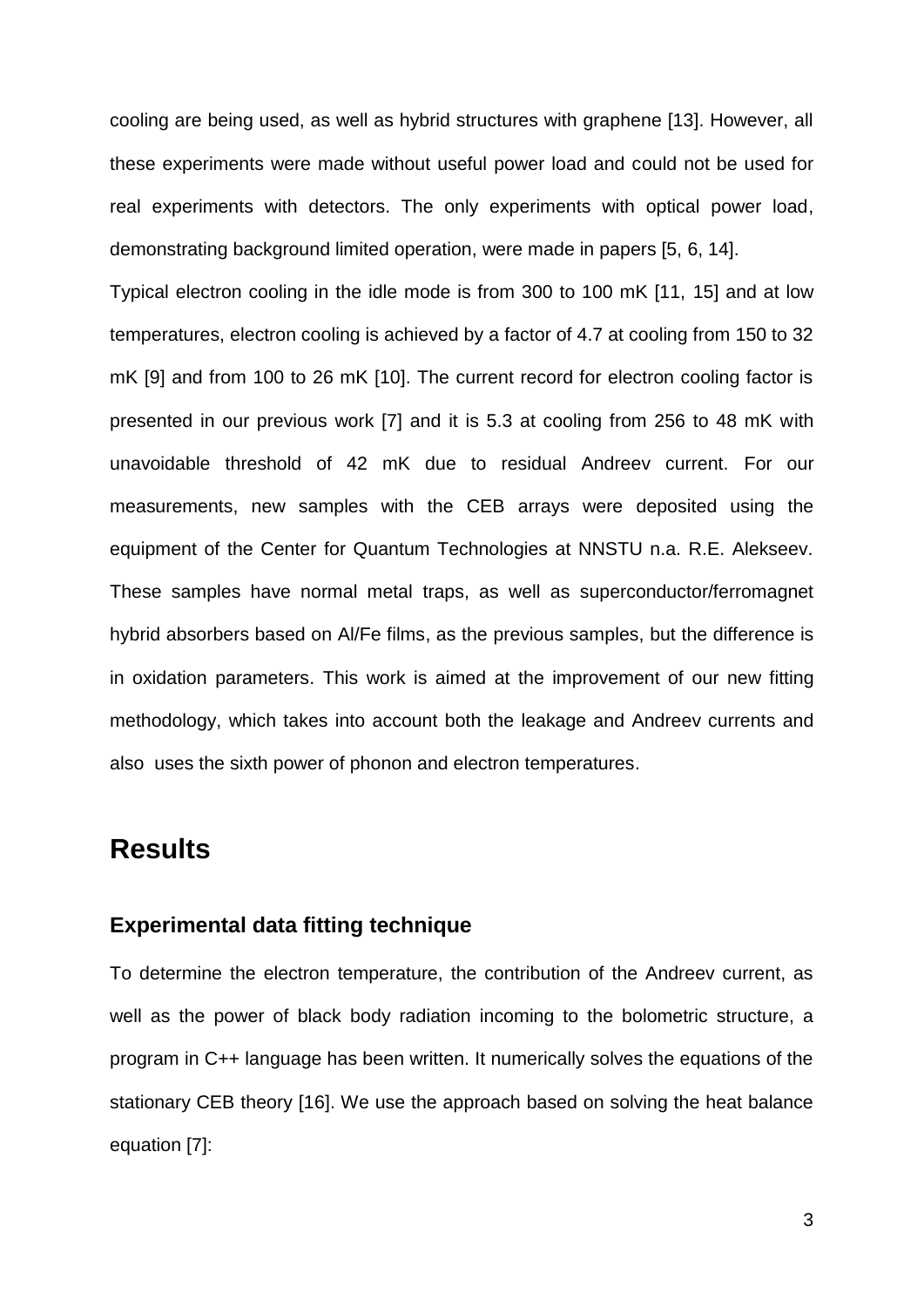$$
P_N + P_{e-ph} + 2P_{cool} + 2\beta P_S + 2P_A + 2P_{leak} = 0,
$$
\n(1)

where  $P_N$  is Joule heating in the absorber;  $P_{e-ph} = \Sigma V_N (T_{ph}^6 - T_e^6)$  is the heat flux between electron and phonon subsystems, taken with the sixth power [17] due to low electron temperature in our experiments (in our previous calculations we have used the fifth power);  $\Sigma$  is the electron-phonon coupling constant, it has different values, depending on the electron temperature [17];  $V_N$  is the absorber volume;  $P_{cool}$  is the direct electron cooling power;  $P_S$  is the net power transferred to the S-electrode, and coefficient  $\beta$  shows how much  $P_S$  comes back to the absorber;  $P_A = I_A V$  is the power due to Andreev heating current; *V* is the voltage drop across NIS junction;  $P_{leak}$  =  $V^2/R_{leak}$  is the power, associated with the leakage current.

Quasiparticle tunneling current is written as:

$$
I_{qp} = \int_{-\infty}^{\infty} \frac{\nu(\varepsilon)}{eR_N} \cdot \left[ \frac{1}{\exp\left(\frac{\varepsilon - eV}{k_B T_e}\right) + 1} - \frac{1}{\exp\left(\frac{\varepsilon}{k_B T_S}\right) + 1} \right] d\varepsilon,
$$
\n(2)

where V is the NIS junction voltage;  $T_e, T_s$  are electron temperatures in a normal metal and a superconductor;  $v(\varepsilon) = \frac{\varepsilon}{\sqrt{2}}$  $\frac{\varepsilon}{\sqrt{\varepsilon^2-\Delta^2}}$  is the density of states in a superconductor;  $\Delta$  is the superconducting gap;  $k_B$  is the Boltzmann constant.

Using the integral for tunneling current through the NIS junction (2), the electron temperature of an absorber can be obtained [8]. This equation gives correct result if the current consists of a single-particle component only. Otherwise, we have to use a more complex approach based on the equation (1), taking both the leakage and Andreev currents into account. These currents may have the same nature, since they both exist due to SN-pinholes in a tunnel barrier. Actually, it is an open question whether these currents are two different components or rather the same current but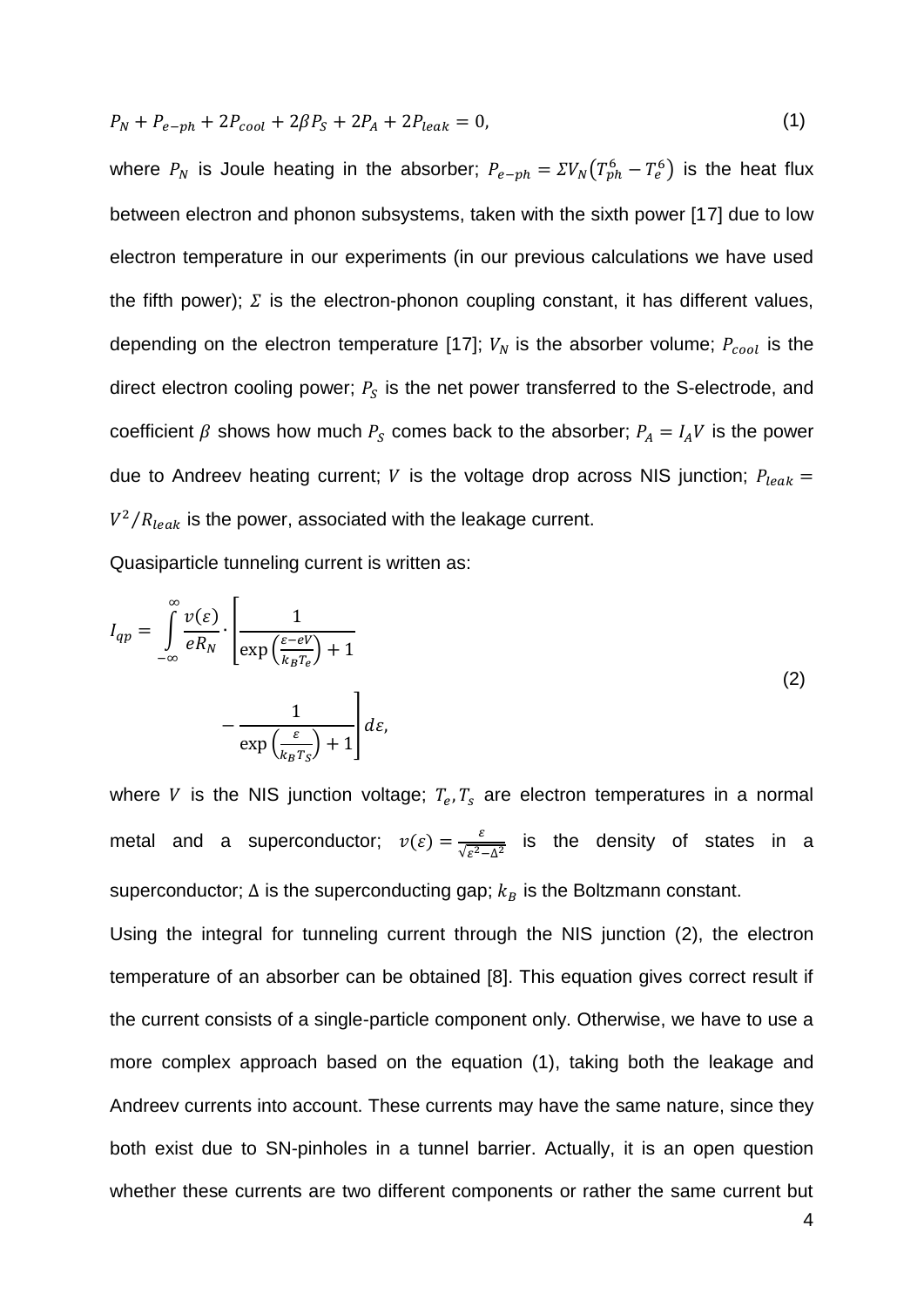calculated with different approaches. Here we work with these two currents independently. For the planar geometry at  $0 < \varepsilon < \Delta$ , Andreev current is expressed as [7, 18]:

$$
I_A = -\frac{1}{2eR_N} \int_0^{\Delta} \frac{\Delta d\varepsilon}{\sqrt{\Delta^2 - \varepsilon^2}} \text{Im}(\theta_0)
$$

$$
\cdot \left[ \tanh\left(\frac{\varepsilon + eV}{2k_B T_e}\right) - \tanh\left(\frac{\varepsilon - eV}{2k_B T_e}\right) \right],
$$
 (3)

The parameterized Green's function

$$
\theta_0 = \frac{2W\Delta}{-ik^2\xi_0^2\sqrt{\Delta^2 - \varepsilon^2} + 2W\varepsilon'},\tag{4}
$$

was calculated using the Uzadel equation [19] with the Kupriyanov-Lukichev boundary conditions [20] taking into account the decay of a state with a wave vector  $k$  due to spin scattering

$$
k\xi_0 = \sqrt{\frac{\varepsilon + i/\tau_m}{i\Delta}}.\tag{5}
$$

Here  $\tau_m$  is the magnetic scattering parameter that is found from the fitting;  $W =$  $W_0 \xi_0/d$  is the effective tunneling parameter for planar tunnel junctions used in our CEB;  $W = R(\xi_0)/R_N$  is the tunneling parameter;  $R_N$  is the normal resistance of the junction;  $R(\xi_0)$  is the resistance of Al/Fe absorber with the length  $\xi_0$ . For aluminum  $\xi_0 = 100$  nm and for our samples  $d = 14$  nm.

Let us take a closer look at the data processing algorithm. The fitting program numerically solves the equations of the stationary CEB theory (1) for a certain set of parameters and material coefficients corresponding to the measured bolometric structure. After the program run, we get the fitted current-voltage characteristics in a numerical form, as well as a set of all parameters that gives the best solution of the

5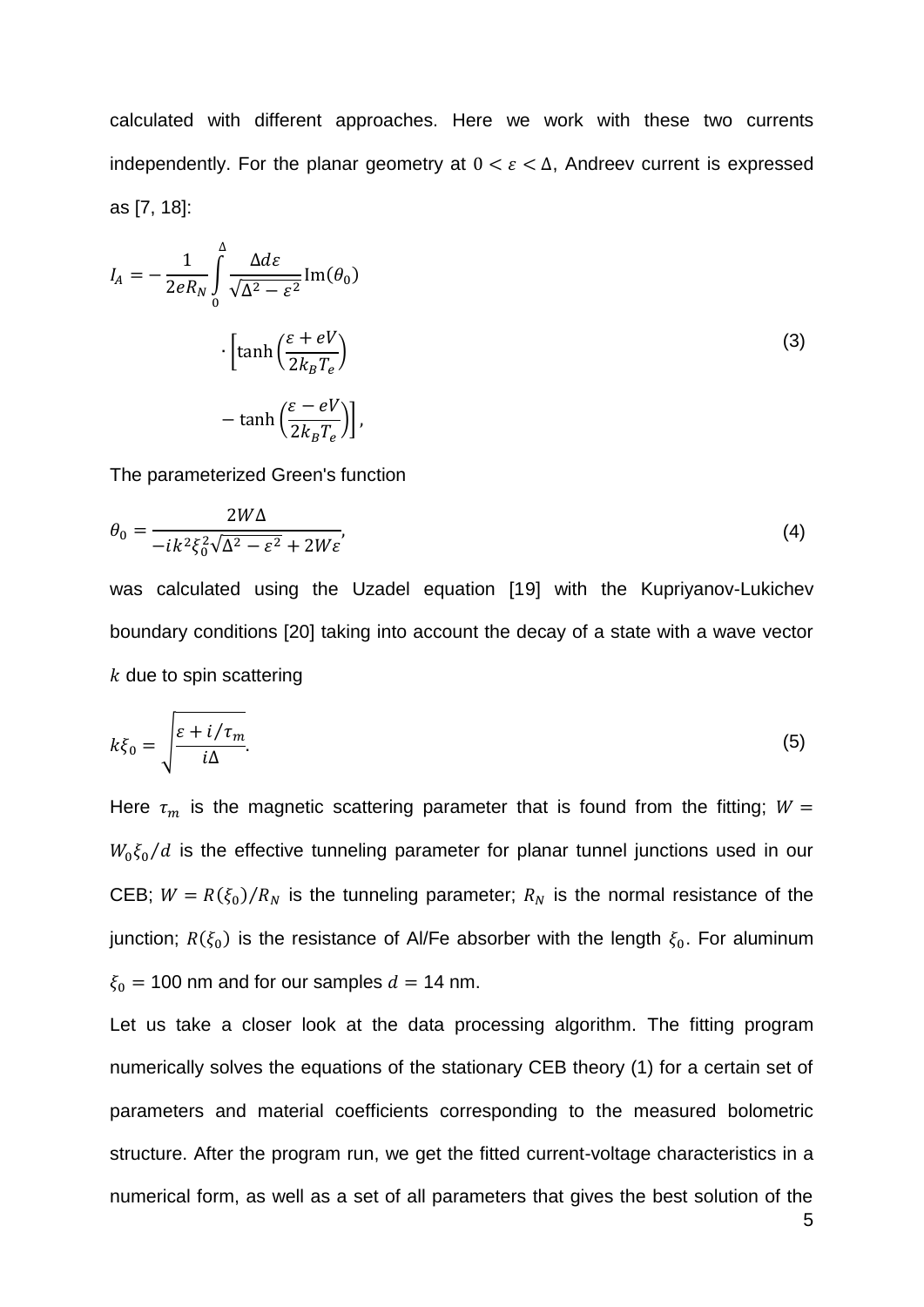equations. In this way, we can determine the parameters of the Andreev current, leakage current, as well as the electron temperature, to show the effectiveness of our electron cooling.

#### **Measurements results**

The sample OL-G7nn from new sample series has the same antenna design as in [6, 7, 21] of 2D-array [22] with 4 parallel and 48 series connections, and it utilizes the same normal metal traps as in [7]. The current-voltage characteristics of this sample were measured in a Triton 200 dilution cryostat at different phonon temperatures from 100 to 300 mK. According to these characteristics, the electron temperature, as well as the contribution of the Andreev and leakage currents, were determined with the use of the heat balance equation (1). The theoretical current-voltage characteristics show good matching with the experimental ones, as it can be seen in Figure 1(a). In Figure 1(b) we show the plots of differential resistances to demonstrate that the fitting agrees well not only for the current-voltage characteristics, but also for its derivatives.



**Figure 1:** (a) Experimental current-voltage characteristics (solid curves) in comparison with theory (dots) at phonon temperatures of 300, 200 and 100 mK; (b)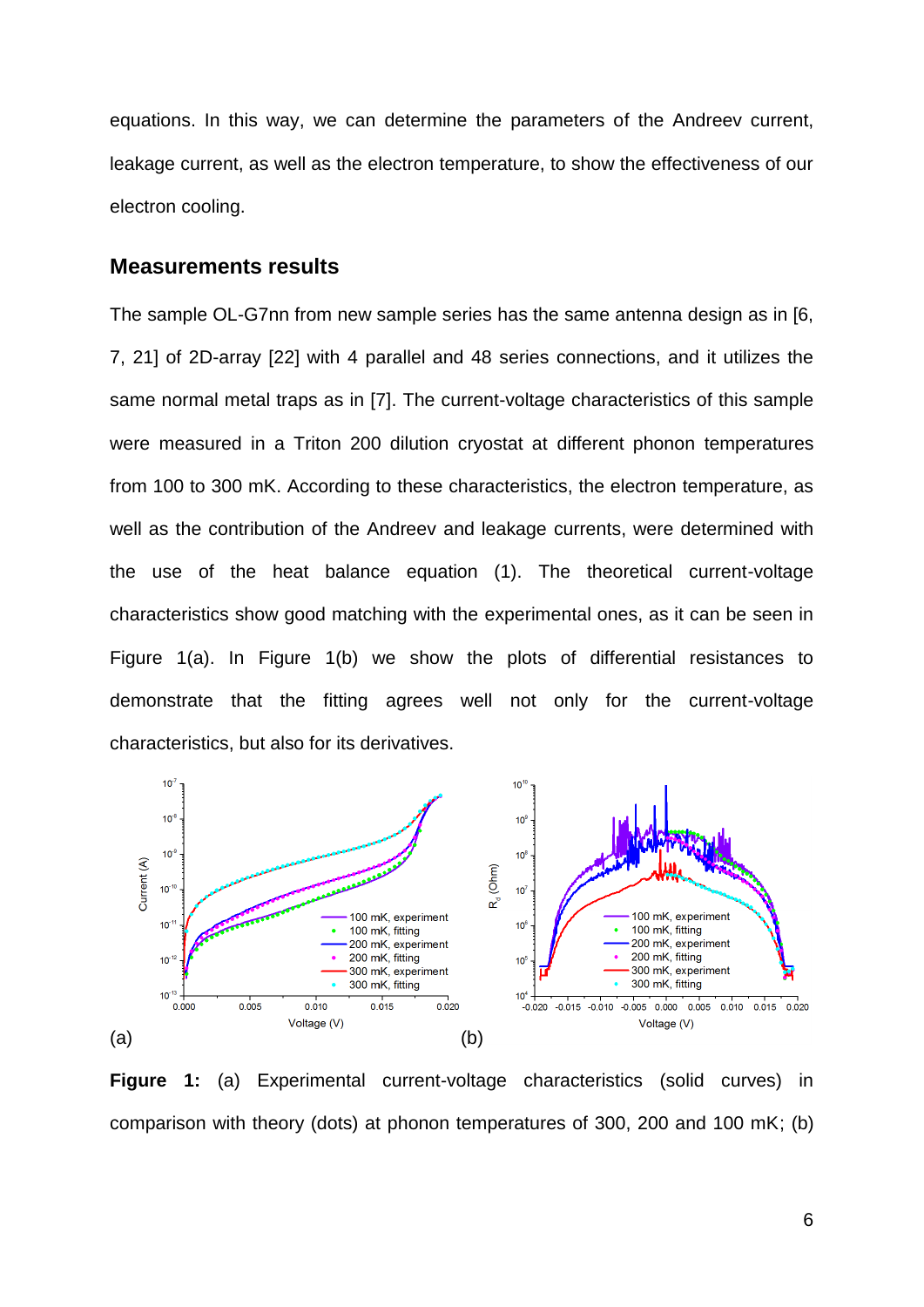experimental differential resistances (solid curves) in comparison with theory (dots) at phonon temperatures of 300, 200 and 100 mK.

The graphs of the electron temperature of OL-G7nn sample are shown in Figure 2(a) for three values of the phonon temperature of 300, 200 and 100 mK. We have started from fitting at 100 mK since the Andreev and leakage currents do not change with temperature, and their contribution at lower temperatures becomes more significant, as it is seen in Figure 2(b). In particular, the leakage current has been fitted with  $R_{leak}$  = 408 MOhm, which was determined from differential resistance at  $V = 0$ , it is shown in Figure 1(b), W and  $\tau_m$  are 4.5\*10<sup>-5</sup> and 0.8, respectively. After that, we have managed to fit the experimental current-voltage characteristics for 200 and 300 mK with changing the only phonon temperature and  $\Sigma$ , which was 2.25 for 300 mK, 3.35 for 200 mK and 3.57 for 100 mK. The value of  $\Sigma$  depends on electron temperature [17], and this dependence is clearly seen, since minimal electron temperatures for 100 and 200 mK are quite close too, see Figure 2(a).



**Figure 2:** a) The electron temperature of the absorber determined from the solution of the heat balance equation for sample OL-G7nn; b) the ratio of the Andreev current to the quasi-particle current at phonon temperatures of 300, 200 and 100 mK for the same sample.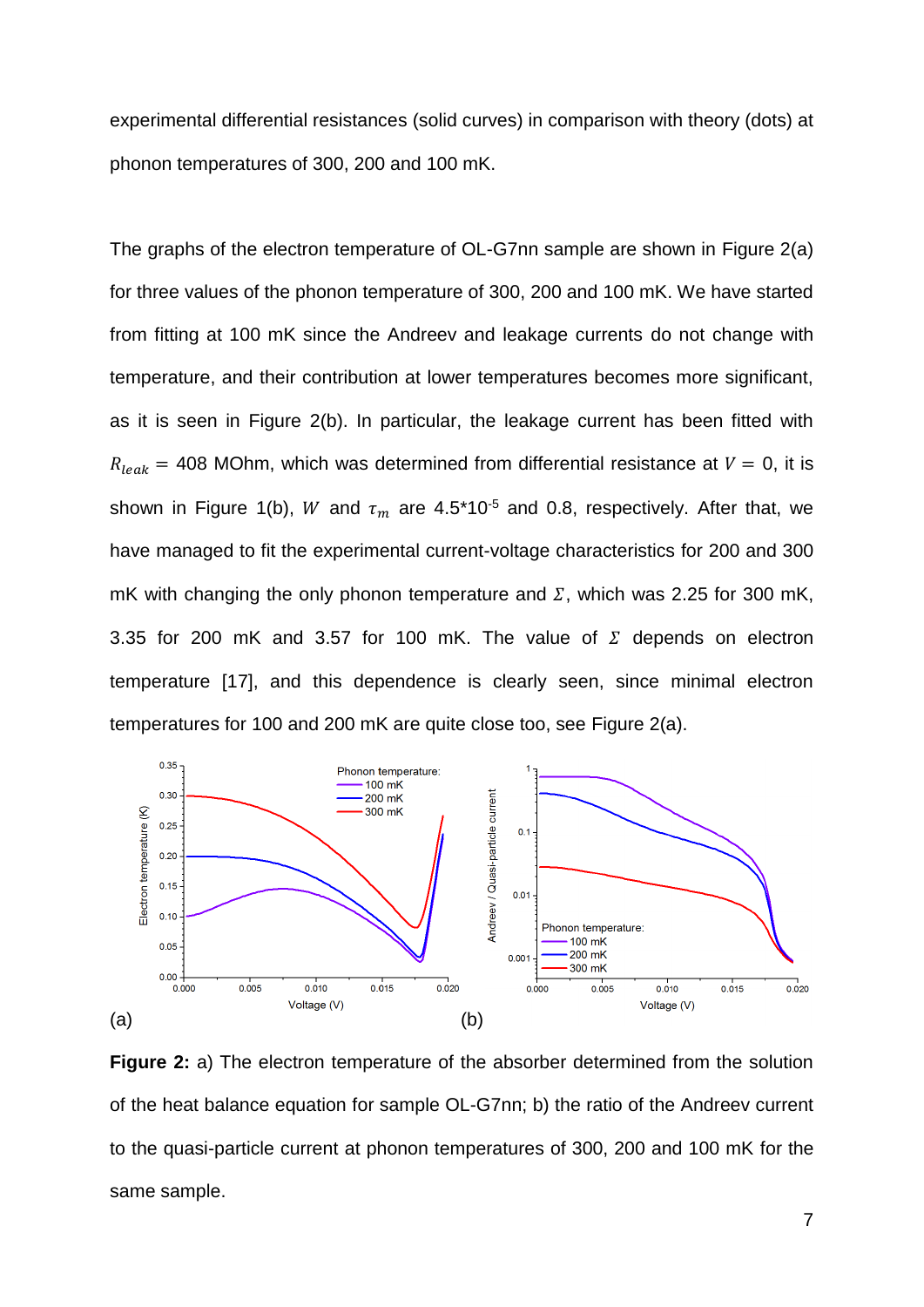The design of samples C from [7] and OL-G7nn is identical; the only difference is in the normal resistance due to the longer oxidation time of the OL-G7nn sample, which should lead to a thicker tunneling barrier of SIN junctions and smaller single-particle and double-particle components of the current. For sample C, the normal resistance per 1 SIN junction is 1.3 kOhm, and for sample OL-G7nn this resistance is 6.4 kOhm. These differences can be seen from the electron temperature graphs: for the new sample, the electron cooling is observed from 300 to 82 mK, from 200 to 33 mK and from 100 mK to 25 mK. Therefore, cooling from a temperature of 300 mK turned out to be less efficient compared to sample C [7], for which a temperature of 65 mK was achieved. This is connected with smaller transparency of the tunnel barrier (larger resistance) and corresponding decrease of the single-particle current, which withdraws hot electrons from the absorber. But on the other hand, due to the lower Andreev current, it was possible to achieve more efficient cooling in the region of low temperatures – down to 25 mK (previously, for sample C, down to 42 mK only).



**Figure 3:** (a) The sum of the Andreev and leakage currents found by solving the heat balance equation for samples C from [7] and OL-G7nn (left axis, solid curves) at 200 mK phonon temperature, recalculated to a single bolometer in the array, and the electron temperatures for samples C and OL-G7nn (right axis, dashed curves); (b)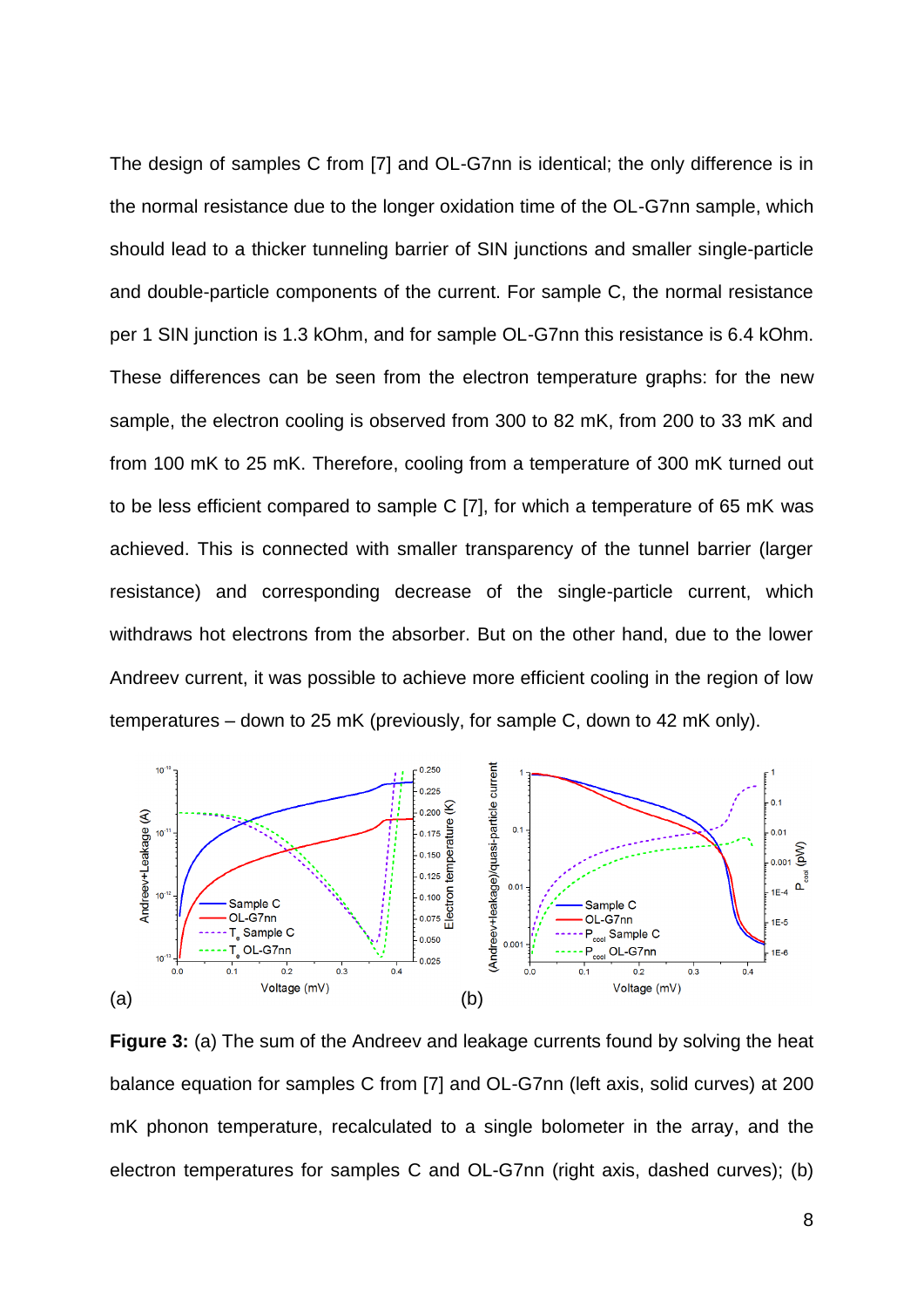the ratio of the sum of the Andreev and leakage currents to the quasi-particle current of two samples (left axis, solid curves), recalculated to a single bolometer in the array, and the cooling powers for samples C and OL-G7nn (right axis, dashed curves).

The comparison of the sum of the Andreev and leakage currents for sample C from [7] (blue curve) and for sample OL-G7nn (red curve) at a phonon temperature of 200 mK is presented in Figure 3(a). It can be seen that for the new sample the Andreev and leakage currents are suppressed much stronger, which results in lower minimal electron temperature down to 33 mK (dashed curves) at 200 mK phonon temperature. Figure 3(b) shows the ratio of the sum of the Andreev and leakage current components to the quasi-particle one. For the sample OL-G7nn this sum of currents became lower with respect to the quasi-particle current. But at the same time the electron cooling power (dashed curves) for OL-G7nn is significantly lower, so this sample is not efficient for high background power loads of practical receivers. Thus, in the future designs of samples, one should select such parameters so that the quasi-particle current component remains rather high, but the Andreev and leakage currents are effectively suppressed due to thinner, but higher quality, tunneling barrier.

### **Conclusion**

The electron cooling is very important for highly sensitive measurements. At modern space applications, it may be the only reliable method to cool down the detector in <sup>3</sup>He cryostats to achieve better sensitivity. Cold-electron bolometers are able to show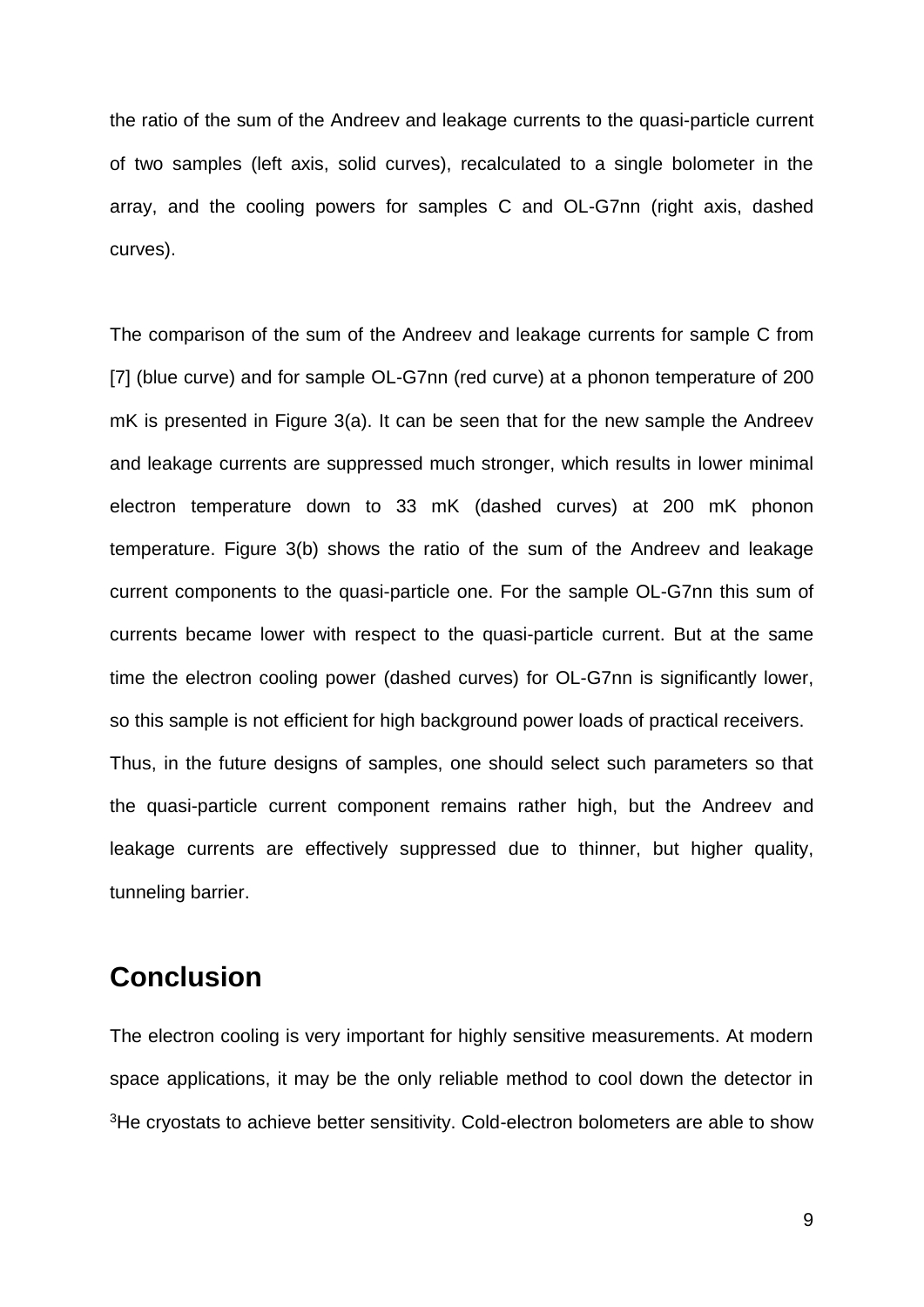electron self-cooling by a factor of five or even more [7], thus improving sensitivity, so it is a very perspective type of detectors [6].

Although we couldn't reach a new minimum of electron cooling at 300 mK phonon temperature, we managed to get electron cooling from 200 to 33 mK and from 100 mK to 25 mK due to lower Andreev current, thus decreasing our previous threshold [7] of 42 mK in the low temperature range. For better determination of the parameters, we have improved our fitting algorithm that takes into account both the leakage and Andreev currents and the sixth power of phonon and electron temperatures. The algorithm is able to describe the parameters of the measured sample with high accuracy, as it can be seen from comparison of experimental and theoretical current-voltage characteristics.

## **Funding**

This work was supported by the Center of Excellence "Center of Photonics" funded by The Ministry of Science and Higher Education of the Russian Federation, contract № 075-15-2020-906.

### **References**

- 1. Kuzmin, L. *Proceedings of SPIE,* **2004***, V. 5498*, 349.
- 2. Kuzmin, L., Golubev, D. *Physica C.,* **2002***, V. 372-376*, 378-382.
- 3. Kuzmin, L. S. *In International Workshop on Superconducting Nano-Electronics Devices,* **2002,** 145–154.
- 4. Tarasov, M. A., Kuzmin, L. S., Edelman, V. S., Mahashabde, S., de Bernardis, P. *IEEE Trans. Appl. Supercond.,* **2011***, V. 21*, 3635.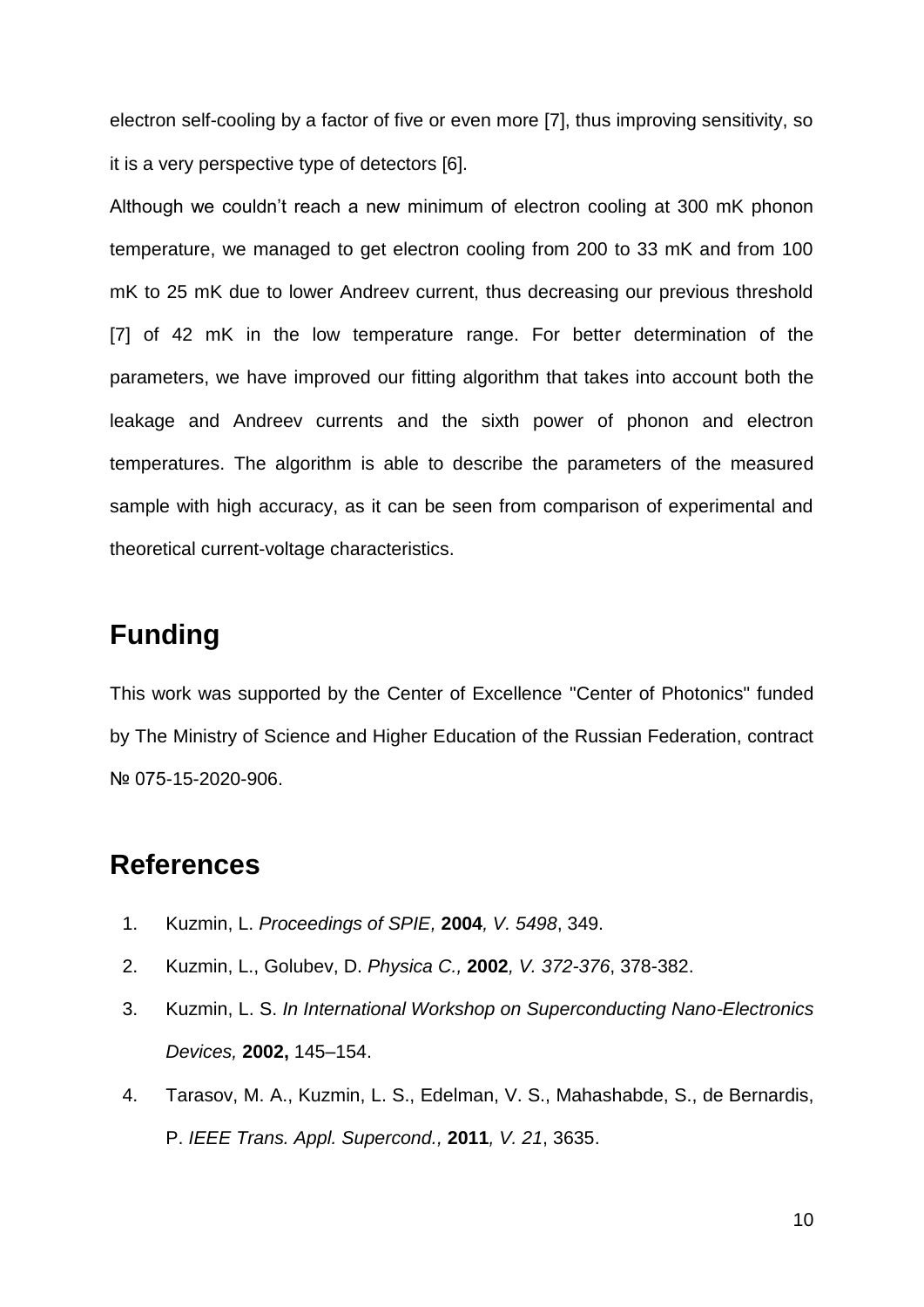- 5. [Gordeeva,](https://aip.scitation.org/author/Gordeeva%2C+A+V) A. V., [Zbrozhek,](https://aip.scitation.org/author/Zbrozhek%2C+V+O) V. O., [Pankratov,](https://aip.scitation.org/author/Pankratov%2C+A+L) A. L., [Revin,](https://aip.scitation.org/author/Revin%2C+L+S) L. S., [Shamporov,](https://aip.scitation.org/author/Shamporov%2C+V+A) V. A., [Gunbina,](https://aip.scitation.org/author/Gunbina%2C+A+A) A. A., [Kuzmin,](https://aip.scitation.org/author/Kuzmin%2C+L+S) L. S. *Appl. Phys. Lett.,* **2017**, *V. 110*, 162603.
- 6. [Kuzmin,](https://aip.scitation.org/author/Kuzmin%2C+L+S) L. S., [Pankratov,](https://aip.scitation.org/author/Pankratov%2C+A+L) A. L., [Gordeeva,](https://aip.scitation.org/author/Gordeeva%2C+A+V) A. V., [Zbrozhek,](https://aip.scitation.org/author/Zbrozhek%2C+V+O) V. O., [Shamporov,](https://aip.scitation.org/author/Shamporov%2C+V+A) V. A., [Revin,](https://aip.scitation.org/author/Revin%2C+L+S) L. S., Blagodatkin, A. V., Masi, S., de Bernardis, P. *Commun. Phys.,* **2019***, V. 2*, 104.
- 7. [Gordeeva,](https://aip.scitation.org/author/Gordeeva%2C+A+V) A. V., [Pankratov,](https://aip.scitation.org/author/Pankratov%2C+A+L) A. L., Pugach, N. G., Vasenko, A. S., Zbrozhek, V. O., Blagodatkin, A. V., Pimanov, D. A., Kuzmin, L. S. *Scientific Reports,*  **2020***, V. 10*, 21961.
- 8. Rajauria, S., Gandit, P., Fournier, T., Hekking, F. W. J., Pannetier, B., Courtois, H. *Phys. Rev. Lett.,* **2008***, V. 100*, 207002.
- 9. O'Neil, G. C., Lowell, P. J., Underwood, J. M., Ullom, J. N. *Phys. Rev. B.,*  **2012***, V. 85*, 134504.
- 10. Lowell, P. J., O'Neil, G. C., Underwood, J. M. *J. Low Temp. Phys.,* **2014***, V. 176*, 1062–1068.
- 11. Nguyen, H. Q., Meschke, M., Courtois, H., Pekola J. P. *Phys. Rev. Appl.,*  **2014***, V. 2*, 054001.
- 12. Nguyen, H. Q., Peltonen, J. T., Meschke, M., Pekola J. P. *Phys. Rev. Appl.,*  **2016***, V. 6*, 054011.
- 13. Vischi, F. Carrega, M., Braggio, A., Paolucci, F., Bianco, F., Roddaro, S., Giazotto, F. *Phys. Rev. Appl.,* **2020***, V. 13*, 054006.
- 14. Brien, T. L. R., Ade, P. A. R., Barry, P. S., Dunscombe, C. J., Leadley, D. R., Morozov, D. V., Myronov, M., Parker, E.H.C., Prest, M.J., Prunnila, M., Sudiwala, R.V., Whall, T.E., Mauskopf, P. D. *J. Low Temp. Phys.,* **2016***, V. 184(1-2)*, 231–237.
- 15. Kuzmin, L., Agulo, I., Fominsky, M., Savin, A., Tarasov, M.. *Supercon. Sci. Technol.,* **2004***, V. 17*, S400.

11